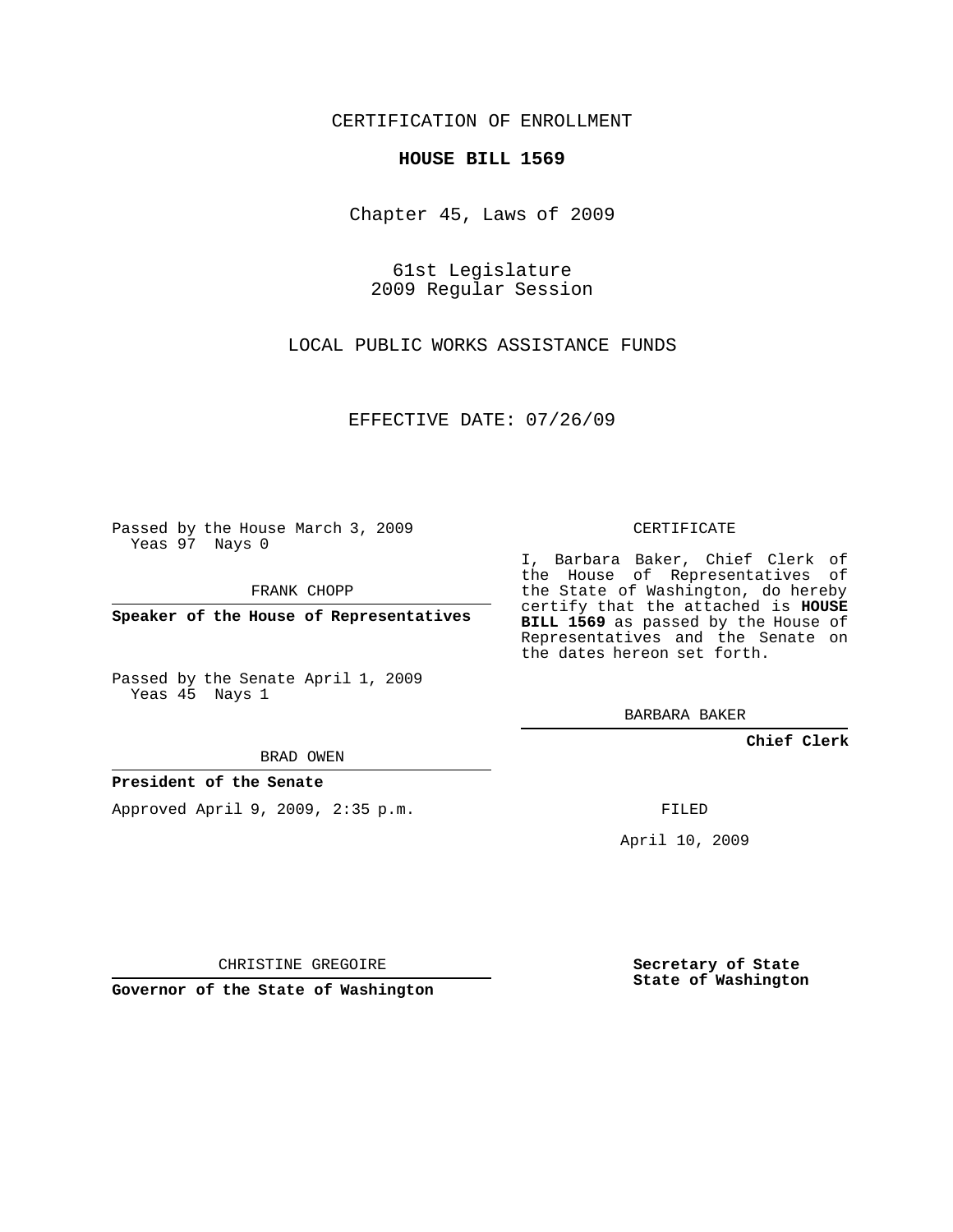## **HOUSE BILL 1569** \_\_\_\_\_\_\_\_\_\_\_\_\_\_\_\_\_\_\_\_\_\_\_\_\_\_\_\_\_\_\_\_\_\_\_\_\_\_\_\_\_\_\_\_\_

\_\_\_\_\_\_\_\_\_\_\_\_\_\_\_\_\_\_\_\_\_\_\_\_\_\_\_\_\_\_\_\_\_\_\_\_\_\_\_\_\_\_\_\_\_

Passed Legislature - 2009 Regular Session

**State of Washington 61st Legislature 2009 Regular Session**

**By** Representatives Liias, O'Brien, Hope, Sells, Dunshee, Kagi, McCoy, Morrell, and Ormsby

Read first time 01/23/09. Referred to Committee on Local Government & Housing.

 AN ACT Relating to establishing local public works assistance funds; and adding a new chapter to Title 36 RCW.

BE IT ENACTED BY THE LEGISLATURE OF THE STATE OF WASHINGTON:

 NEW SECTION. **Sec. 1.** Unless the context clearly requires otherwise, the definitions in this section apply throughout this chapter.

 (1) "Capital facilities plan" means a capital facilities plan required under chapter 36.70A RCW.

 (2) "Local government" means cities, towns, counties, special purpose districts, and any other municipal corporations or quasi- municipal corporations in the state, excluding school districts and port districts.

 (3) "Public works project" means a project of a local government for the planning, acquisition, construction, repair, reconstruction, replacement, rehabilitation, or improvement of streets and roads, bridges, water systems, or storm and sanitary sewage systems and solid waste facilities, including recycling facilities.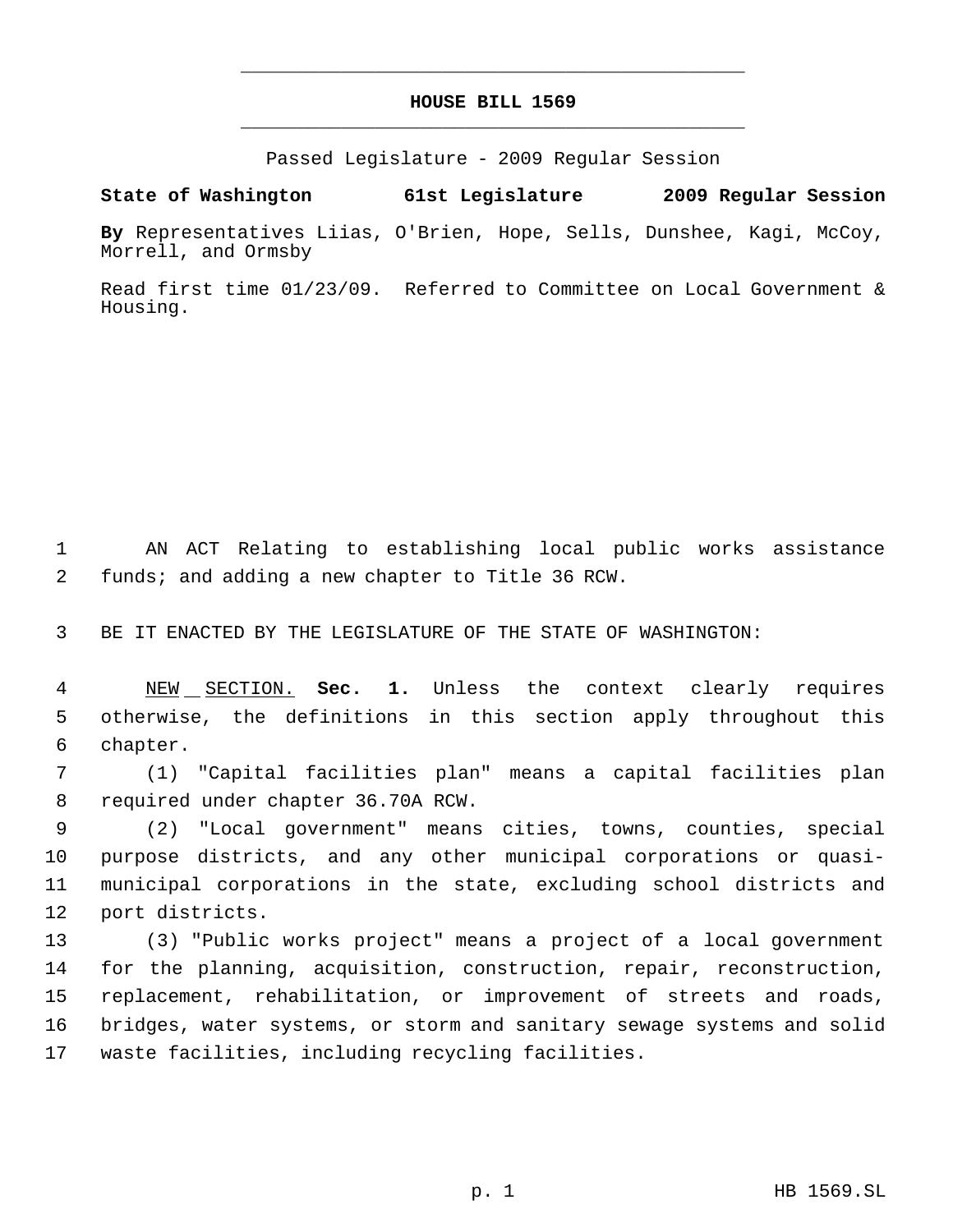NEW SECTION. **Sec. 2.** (1) County legislative authorities may establish local public works assistance funds for the purpose of funding public works projects located wholly or partially within the county. Moneys may be deposited in local public works assistance funds from existing revenue sources of the county.

 (2) Moneys deposited in local public works assistance funds, and interest earned on balances from the funds, may only be used:

 (a) To make loans to the county and to other local governments for funding public works projects as provided in this chapter; and

(b) For costs incurred in the administration of funds.

 (3) No more than fifty percent of the moneys loaned from a fund in a calendar year may be loaned to the county providing local public works assistance funds. At least twenty-five percent of the moneys anticipated to be loaned from a fund in a calendar year must be made available for funding public works projects in cities or towns.

 (4) No more than one percent of the average annual balance of a county's fund, including interest earned on balances from the fund, may be used annually for administrative costs.

 NEW SECTION. **Sec. 3.** (1) Counties, in consultation with cities and towns within the county, may make loans to local governments from funds established under section 2 of this act for the purpose of assisting local governments in funding public works projects. Counties may require terms and conditions and may charge rates of interest on its loans as they deem necessary or convenient to carry out the purposes of this chapter. Counties may not pledge any amount greater than the sum of money in their local public works assistance fund plus money to be received from the payment of the debt service on loans made from that fund. Money received from local governments in repayment of loans made under this chapter must be paid into the fund of the lending county for uses consistent with this chapter.

 (2) Prior to receiving moneys from a fund established under section 2 of this act, a local government applying for financial assistance under this chapter must demonstrate to the lending county:

 (a) Utilization of all local revenue sources that are reasonably available for funding public works projects;

 (b) Compliance with applicable requirements of chapter 36.70A RCW; and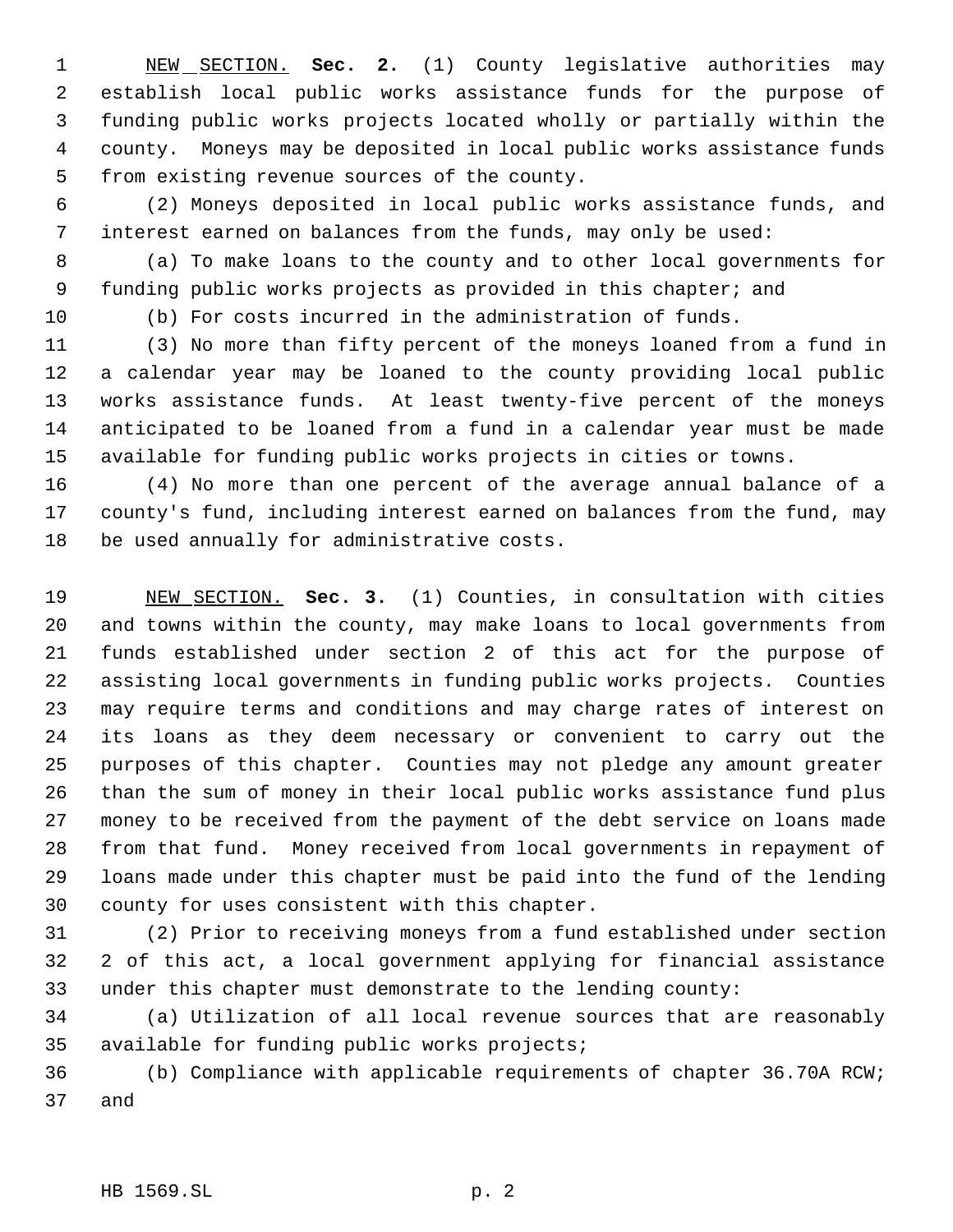(c) Consistency between the proposed project and applicable capital facilities plans.

 (3) Counties may not make loans under this chapter prior to completing the initial collaboration and prioritization requirements of section 4(1) of this act.

 NEW SECTION. **Sec. 4.** (1) County legislative authorities utilizing or providing money under this chapter must develop a prioritization process for funding public works projects that gives priority to projects necessary to address public health needs, substantial environmental degradation, or increases existing capacity necessary to accommodate projected population and employment growth. This prioritization process must be:

 (a) Completed collaboratively with public works directors of local governments within the county;

 (b) Documented in the form of written findings produced by the county; and

 (c) Revised periodically according to a schedule developed by the county and the public works directors.

 (2) In addition to the requirements under subsection (1) of this section, legislative authorities providing funding to other local governments under this chapter must consider, through a competitive application process, the following factors in assigning a priority to and funding a project:

 (a) Whether the local government applying for assistance has experienced severe fiscal distress resulting from natural disaster or emergency public works needs;

 (b) Whether the project is critical in nature and would affect the health and safety of a great number of citizens;

 (c) The cost of the project compared to the size of the local government and amount of loan money available;

(d) The number of communities served by or funding the project;

 (e) Whether the project is the acquisition, expansion, improvement, or renovation by a local government of a public water system that is in violation of health and safety standards;

 (f) The number of additional housing units estimated to be achieved by funding the project;